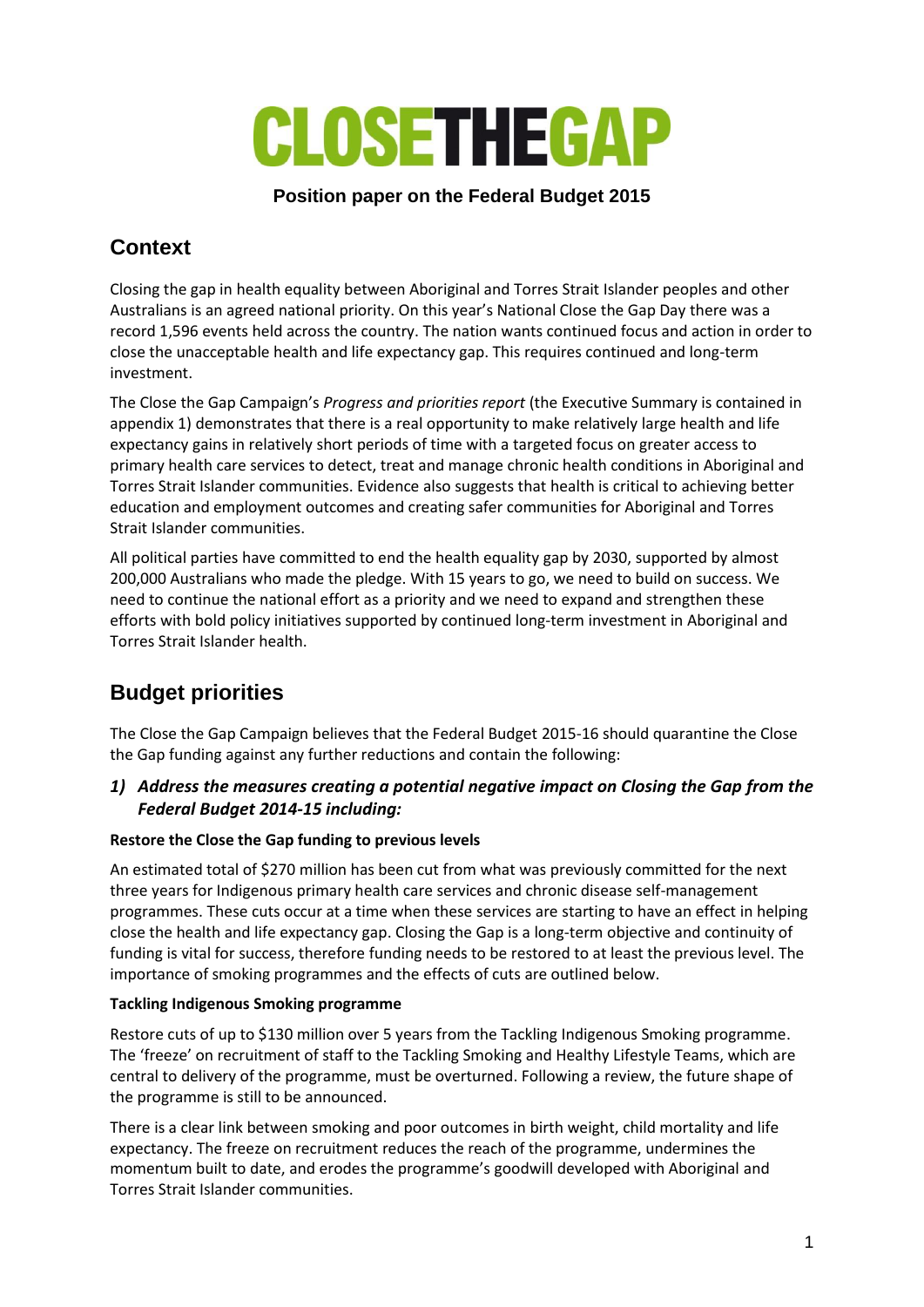The reduction in Aboriginal and Torres Strait Islander smoking rates by 10 percent over the last decade, as well as the marked increase in the number of Aboriginal and Torres Strait Islander people not taking up smoking, demonstrates that efforts to cut smoking rates are working and that further gains are possible.

### **National Indigenous Drug and Alcohol Committee**

Revisit the decision to discontinue the National Indigenous Drug and Alcohol Committee, as the cost of the Committee is minor compared to its major impact on and relevance to major issues of importance to the health of Aboriginal and Torres Strait Islander peoples.

### **The creation of the Indigenous Australians' Health Programme**

Current funding formulae for Aboriginal health are outdated, and result in maldistributed and inequitable services unrelated either to population size or service need and demand. Further, the failure of mainstream services to deliver effective services for Aboriginal and Torres Strait Islander people lies at the heart of continuing Indigenous disadvantage. The Campaign Steering Committee supports a new funding formula for Aboriginal and Torres Strait Islander health services that is developed with the full and effective participation of Aboriginal and Torres Strait Islander people and their representative organisations.

The formula must be indexed for population growth and inflation, be geographically equitable and focus on areas with poor health outcomes and inadequate health services. Further, the evidence that demonstrates that ACCHS have inherent advantages as the provider of choice in terms of both better access and higher quality of service should be utilised in developing this funding allocation. New administrative mechanisms are required to ensure that Aboriginal and Torres Strait Islander peoples receive a share of mainstream programmes that is equitable in terms of their population size and programme need. Shortfalls are best redressed by directing funds to services which provide the best return on investment in terms of access and service quality - and the evidence is that ACCHS services generally outperform mainstream services.

### **Mainstream measures likely to have a disproportionate impact on Aboriginal and Torres Strait Islander peoples**

The Campaign continues to be concerned about 'mainstream' measures flagged in the Budget 2014- 15 that, if passed into law, may have a disproportionate impact on Aboriginal and Torres Strait Islander health. These include:

- Any reforms to the Medicare system should be designed to ensure they do not further entrench existing barriers to equitable health care access for Aboriginal and Torres Strait Islander peoples;
- Cuts to preventative health programmes in the Budget 2014-15. Preventative health initiatives have significant impacts on Aboriginal and Torres Strait Islander peoples because of the negative effect this will have on addressing chronic disease; and
- The reduction in the Commonwealth's contribution for funding hospitals.

#### *2) Implementation of the National Aboriginal and Torres Strait Islander Health Plan*

The Australian Government is currently finalising the Implementation Plan for the *National Aboriginal and Torres Strait Islander Health Plan* (Health Plan).

The Campaign Steering Committee believes that the Implementation Plan requires the following essential elements:

- Set targets to measure progress and outcomes. Target setting is critical to achieving the COAG goals of life expectancy equality and halving the child mortality gap;
- Develop a model of comprehensive core services across a person's whole of life including end of life care with a particular focus, but not limited to, maternal and child health, chronic disease, and mental health and social and emotional wellbeing; and which interfaces with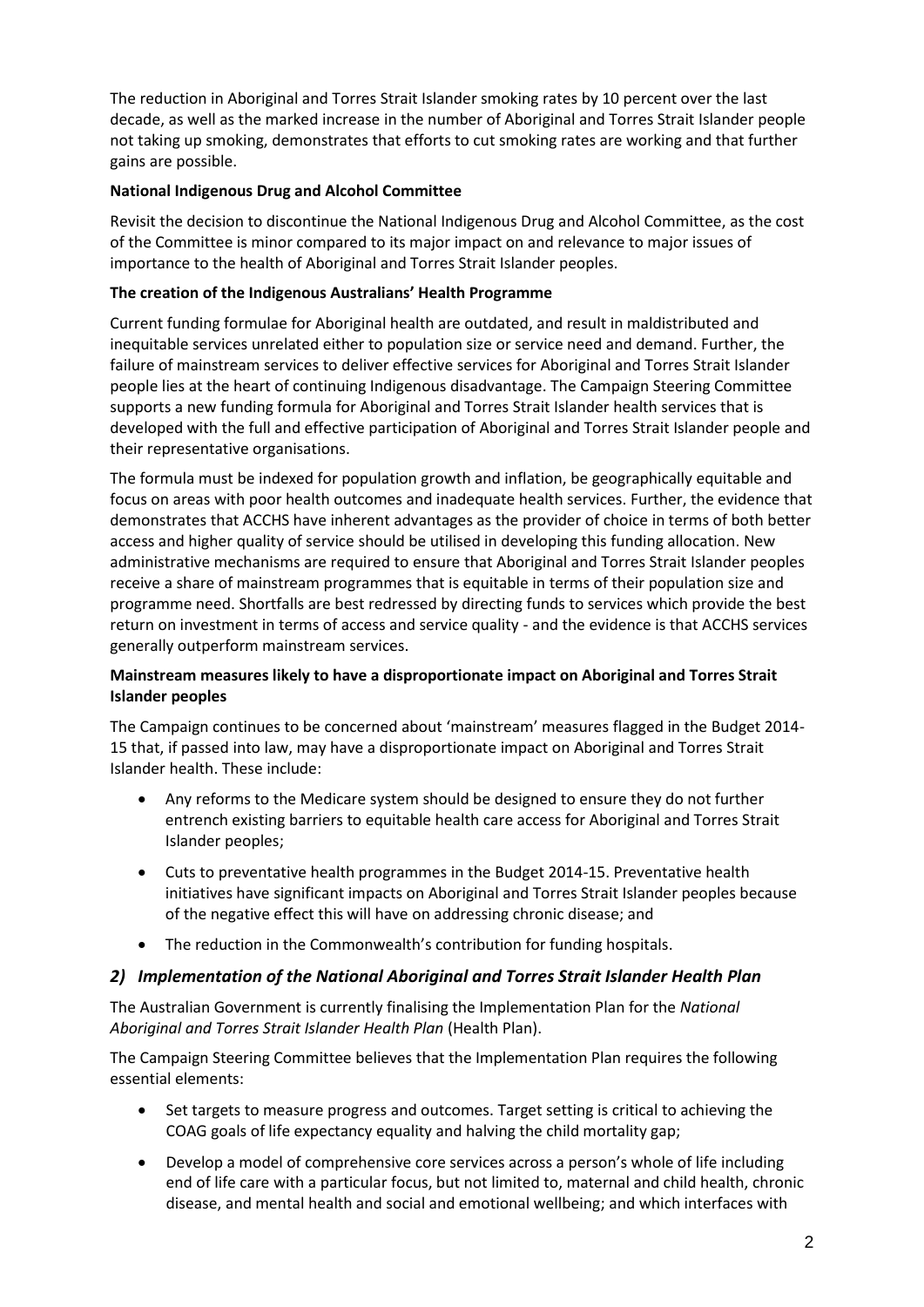other key service sectors including, but not limited to, drug and alcohol, aged care and disability services;

- Develop workforce, infrastructure, information management and funding strategies based on the core services model;
- A mapping of regions with relatively poor health outcomes and inadequate services. This will enable the identification of service gaps and the development of capacity building plans, especially for ACCHS, to address these gaps;
- Identify and eradicate systemic racism within the health system and improve access to and outcomes across primary, secondary and tertiary health care;
- Ensure that culture is reflected in practical ways throughout Implementation Plan actions as it is central to the health and wellbeing of Aboriginal and Torres Strait Islander people;
- Include a comprehensive address of the social and cultural determinants of health; and
- Ensure the development and implementation of the *National Strategic Framework for Aboriginal and Torres Strait Islander Peoples' Mental Health and Wellbeing 2014-2019* as a dedicated mental health plan for Aboriginal and Torres Strait Islander peoples, and in coordination with the implementation of the *National Aboriginal and Torres Strait Islander Suicide Prevention Strategy* and the *National Aboriginal and Torres Strait Islander Drug Strategy.*
- Establish partnership arrangements between the Australian Government and state and territory governments and between ACCHS and mainstream services providers at the regional level for the delivery of appropriate health services.

The Implementation Plan is capable of driving progress towards the provision of the best possible outcomes from investment in health and related services. As such the Federal Budget should:

- Ensure ongoing funding for an oversight committee whose function is to constantly monitor results in order to continuously improve the quality, effectiveness and efficiency of the health services in the plan and accountable to both COAG and the National Health Leadership Forum;
- Fund the process required to develop the core services model and the associated workforce, infrastructure, information management and funding strategies based on the core services model; and
- Ensure Aboriginal and Torres Strait Islander health funding is maintained at least at current levels until the core services, workforce and funding work is finalised, with provision of a more considered view of funding requirements and issues.

#### *3) Building the capability of the ACCHS sector*

The ACCHS sector provides inherent advantages for Closing the Gap. Firstly, its service model is the provision of comprehensive primary health care. This model of care is needed because of the higher levels of illness, earlier age of onset of illness, the much greater levels of comorbidity in Aboriginal and Torres Strait Islander people – and the need to address the fundamental determinants of health if the gap is to be closed.

As stated earlier, the ACCHS sector offers considerable advantage in terms of access to services and proven advantages in the detection and management of chronic disease. In addition, the ACCHS sector is a major employer of Aboriginal and Torres Strait Islander people at all levels of skill. In many Aboriginal and Torres Strait Islander communities, the ACCHS operates as the primary employer.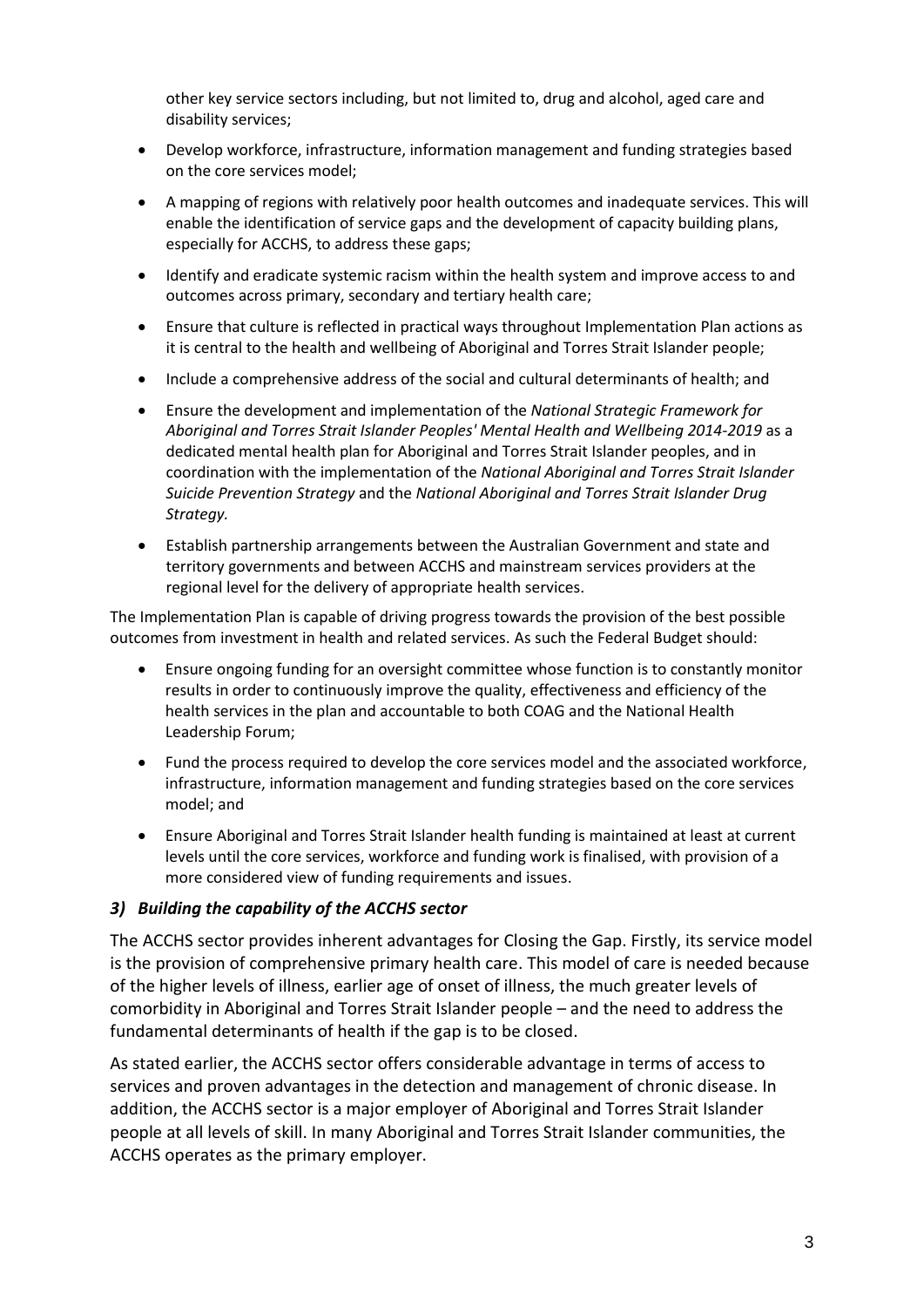ACCHS services were established because of the inability of mainstream services to deliver for Aboriginal and Torres Strait Islander people and have a critical role to play in closing the Gap. However, a long term plan for building the capabilities of ACCHS services is overdue. Such a plan should target areas with relatively poor health outcomes and insufficient or inadequate services and take into account capital costs for infrastructure and workforce development needs.

Further ACCHS should be funded to establish mental health and social and emotional wellbeing teams that are linked to Aboriginal and Torres Strait Islander special mental health services. This will form a key component of the implementation of the *National Strategic Framework for Aboriginal and Torres Strait Islander Mental Health and Social and Emotional Wellbeing* as a dedicated mental health plan.

### *4) Funding national and jurisdictional Aboriginal and Torres Strait Islander health organisations*

ACCHS representative bodies at the national and state level and national Aboriginal and Torres Strait Islander health workforce, research and healing and wellbeing organisations provide critical leadership in the health sector. These organisations are important change drivers for improving health outcomes and community empowerment. They also provide support and development for health professionals in front line services to improve access and health outcomes. Ongoing funding for these organisations is an essential component of the national effort to close the gap.

## *5) Agreements with the states and territories*

The Campaign Steering Committee believes there is a need for immediate Australian Government leadership to ensure a consistent national approach in the implementation of the Closing the Gap Strategy.

In this regard the Australian Government must work with States and Territories to forge new stronger and nationally consistent agreements (whether struck nationally or bilaterally) to continue the Closing the Gap Strategy.

## *6) The Indigenous Advancement Strategy (IAS)*

Reinstate the \$534.4million over five years cut from the Indigenous Affairs budget through programme rationalisation. The Campaign Steering Committee supports the reduction of red tape and duplication. However, the lack of detail how these cuts will apply and their impact on services and health outcomes is an ongoing concern. The Campaign is concerned that these cuts will have a negative impact on outcomes across the social determinants including education and employment outcomes.

The Campaign notes that the recent round of IAS funding has resulted in widespread distress in Aboriginal and Torres Strait Islander-controlled organisations for a variety of reasons:

- The IAS process marked a shift to a competitive tender process. Many organisations did not anticipate this and were not prepared for this change of direction. Many organisations did not have the capacity or the resources to put together the kind of application required by the tender process and felt that they lacked support during the process. In some cases at least, the organisations serving the greatest need may be in a relatively weak position in a competitive tendering process.
- The impact of the competitive process is also uncertain, in particular, whether this process had a disproportionate negative impact on Aboriginal and Torres Strait Islander-controlled organisations. The publicly available list of organisations recommended for funding indicates that a large number of non-Indigenous organisations were successful.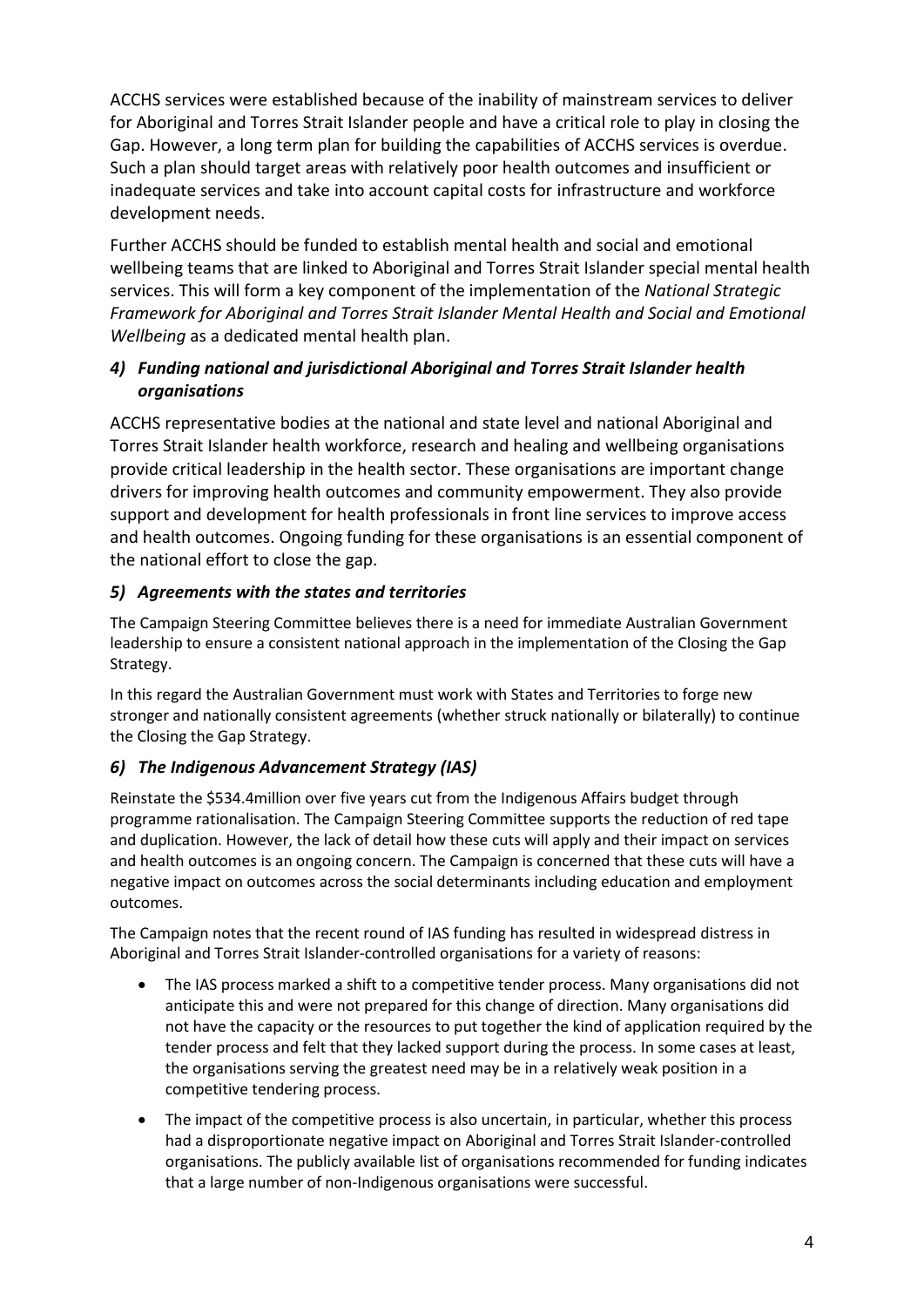- Questions remain whether the competitive process adequately considered a detailed understanding of community need as a critical criteria including: prioritisation of Aboriginal and Torres Strait Islander-controlled organisations and cultural competence as part of the selection criteria.
- Short term funding and ongoing uncertainty is negatively affecting recruitment and strategic planning.
- That the funding round will potentially result in services gaps.

The Campaign Steering Committee therefore calls on the Government to work with Aboriginal and Torres Strait Islander people and their representative organisations to address the concerns detailed above.

### *7) Remote communities*

The Campaign Steering Committee is very concerned as to the announcement of potential closure of remote area Aboriginal communities in Western Australia as a consequence of the Federal Government reducing funding for basic infrastructure. This has clearly alarmed Aboriginal and Torres Strait Islander people throughout Western Australia and the nation as a whole. This policy, and the insecurity around IAS funding, is undermining the trust of Aboriginal and Torres Strait Islander peoples and is therefore putting the Federal Government's Indigenous Affairs policy agenda at risk.

Closing communities is at odds with the nation's commitment to Closing the Gap as it is clear from research that health outcomes for those Aboriginal and Torres Strait Islander people-living on country are more positive than outcomes for those who live in towns/cities. The decision to transfer responsibility of remote areas to states without consultation with communities and particularly before the Federalism Review and its implications for Aboriginal and Torres Strait Islander affairs has been considered is premature and injurious for Aboriginal and Torres Strait Islander peoples.

We therefore recommend that no action be taken until:

- The health and wellbeing impacts, as well as implications for other matters such as native title rights, of such closures are properly and independently assessed;
- The Federalism Review process has been completed and therefore that;
- The Federal Government works with the Western Australian government to ensure that current levels of support for remote area communities are maintained.

### *8) Census*

The Campaign Steering Committee is of the view that a proposal to move from five year census intervals to ten year census intervals will have deleterious effects on the availability of information for rural populations in general and Aboriginal and Torres Strait Islander people in particular. The proposed methods for provision of intercensal estimates through administrative datasets are likely to be unable to estimate the characteristics of scattered small populations. Further, administrative datasets for Aboriginal and Torres Strait Islander people are generally unreliable due to incomplete identification of Aboriginal and Torres Strait Islander people. This proposed change will have a major deleterious impact on the ability to monitor the effectiveness of the Implementation Plan for the Health, particularly since it is important in the early stage of implementation to have up-to-date information about which elements of the Health Plan are working satisfactorily, and which need further action.

The Campaign Steering Committee recommends that the impact of the proposal to move to a ten yearly census interval on the estimates for Aboriginal and Torres Strait Islander people be considered before any final decision is made on any change in the census frequency.

### *9) Review of contracting mechanisms*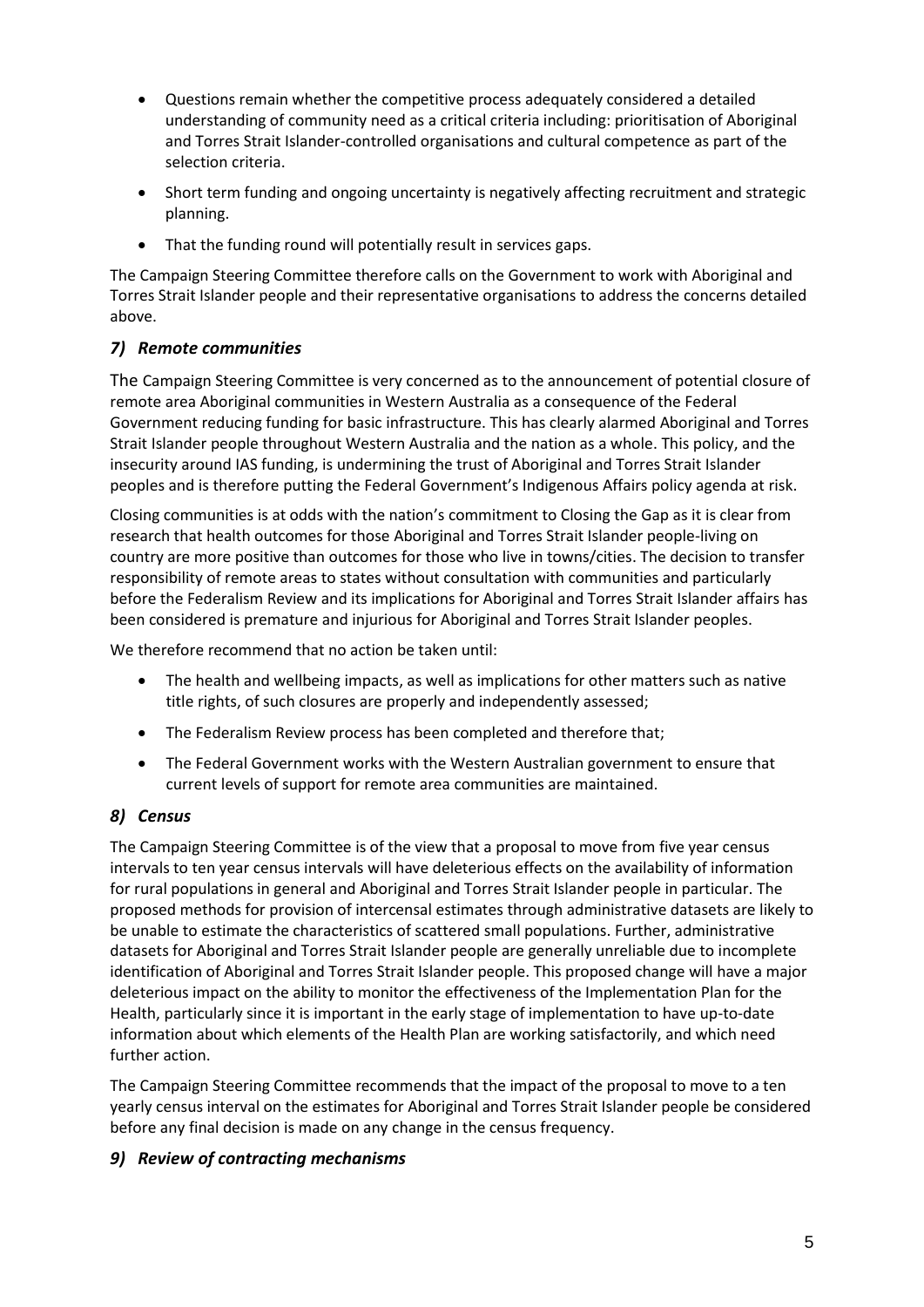The Campaign Steering Committee believes that the Federal Government should move to a preferred provider contracting mechanism rather than competitive arrangements, both in general, and in relation to funding directed to Primary Health Networks. This should be guided by the evidence base that Aboriginal and Torres Strait Islander organisations provide the best value.

Current contracting processes have led to inefficient, inequitable and maldistributed health services. Evidence indicates that ACCHS outperform mainstream services in terms of identification of at risk patients and appropriate prevention and treatment. The Campaign Steering Committee recognises fiscal constraints of the budgetary environment and the important public policy principle that funds should be directed to services that will have the greatest impact in terms of access and quality (i.e. ACCHS). Administrative mechanisms for funding should support the achievement of best results and standard preferred provider mechanisms are appropriate for this purpose.

Further, bid driven processes perpetuate inequities and maldistribution when the focus needs to be on areas with relatively poor health and inadequate services. The Campaign Steering Committee believes that funding priority should be directed to services which can produce the best results (default being ACCHS unless convincing evidence that alternative arrangements can produce better results than through strengthening ACCHS).

### 10) National Disability Insurance Scheme

The National Disability Insurance Scheme properly and equitably supports Aboriginal and Torres Strait Islander people with long term mental health conditions that qualify as a disability for the purposes of the scheme.

### *11) National Aboriginal and Torres Strait Islander Suicide Prevention Strategy*

The Australian Government has committed approximately \$18million to the implementation of the *National Aboriginal and Torres Strait Islander Suicide Prevention Strategy*. This funding commitment should be maintained and quarantined from any future budget cuts.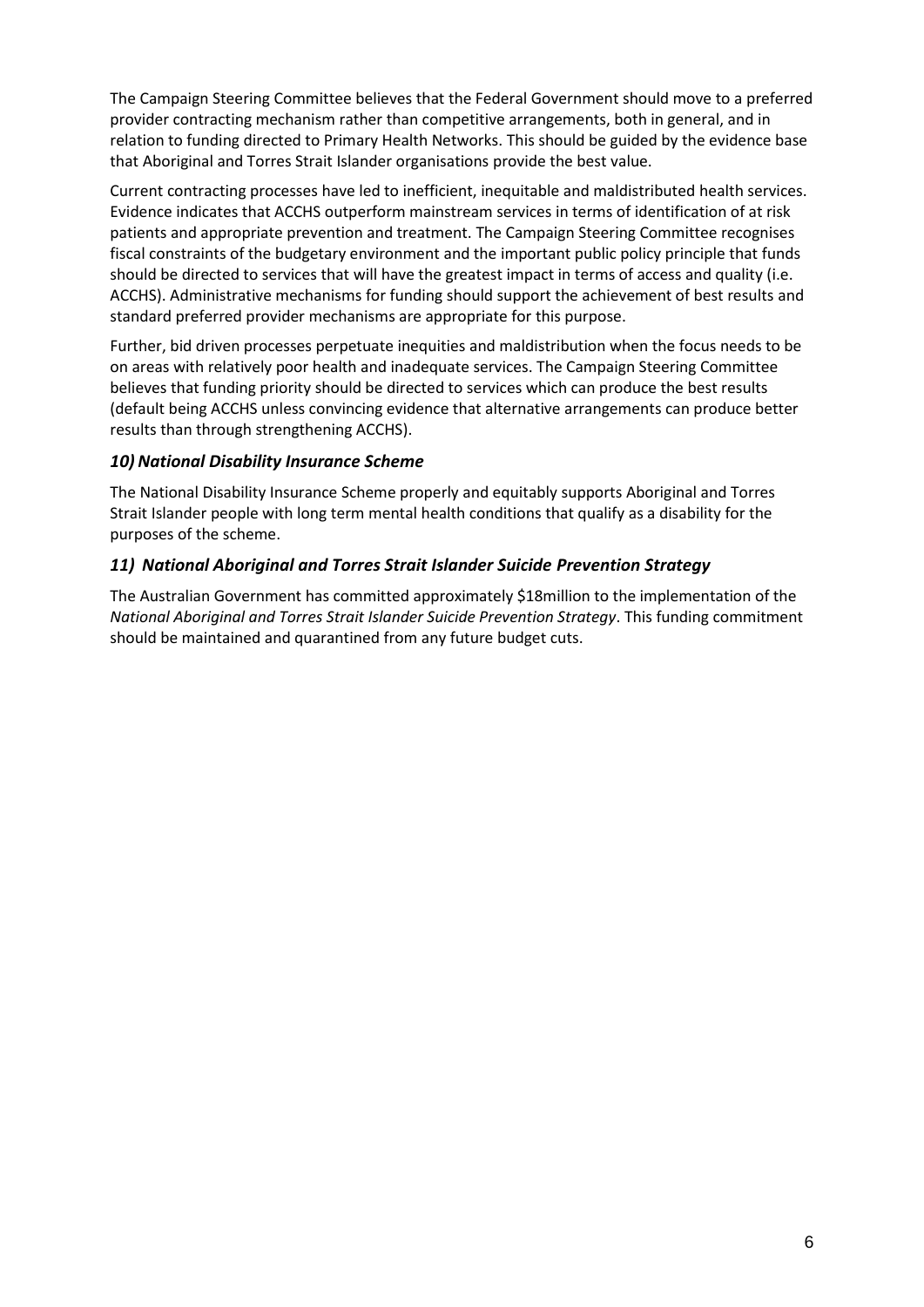# **Appendix 1: Executive Summary of the Close the Gap Campaign's**  *Progress and priorities report 2015*

The Campaign Steering Committee welcomes the absolute gains in Aboriginal and Torres Strait Islander life expectancy from 2005-2007 to 2010-2012. Over that five-year period, life expectancy is estimated to have increased by 1.6 years for males and by 0.6 of a year for females. But a life expectancy gap of around ten years remains for Aboriginal and Torres Strait Islander people when compared with non-Indigenous people.

Both the modesty of the gains, and the magnitude of the remaining life expectancy gap remind us why the Council of Australian Governments' (COAG) Closing the Gap Strategy and the target to close the life expectancy gap by 2030 was needed. It remains necessary today. But we must also keep in mind that closing the life expectancy gap requires time. The Closing the Gap Strategy was operationalised in July 2009 and the latest data we have is from 2012-2013. This is too short a time to adequately assess the progress of this Strategy in achieving outcomes.

Instead, the Campaign Steering Committee looks to reductions in smoking rates, improvements to maternal and child health outcomes and demonstrated inroads into the impact of chronic diseases as evidence that the Closing the Gap Strategy is working.

The findings of the *National Aboriginal and Torres Strait Islander Health Measures Survey*  (NATSIHMS), the largest biomedical survey ever conducted among Aboriginal and Torres Strait Islander people, are critical. The survey identified high levels of Aboriginal and Torres Strait Islander people with undetected treatable and preventable chronic conditions that impact significantly on life expectancy. Armed with this data, the Campaign Steering Committee believes the nation now has an enhanced ability to make relatively large health and life expectancy gains in relatively short periods of time.

To do this, there needs to be a *much greater focus on access to appropriate primary health care services to detect, treat and manage these conditions*. And the evidence is that Aboriginal Community Controlled Health Services (ACCHS) provide the best returns on investment in terms of providing both access to health services and the quality of those services.

As such, this report affirms the need to keep on track with the Closing the Gap Strategy and, with patience, many indicators suggest improvements to life expectancy will be seen in time. Any reduction in effort or momentum will squander the investment we have made as a nation up until now.

The comparison between the life expectancy of Maori peoples and Aboriginal and Torres Strait Islander peoples is illustrative. In 2010-12 an increase of approximately four years has been reported for the Maori life expectancy over the previous decade. But this occurred after two decades of effort in New Zealand. This demonstrates that substantial change is possible but it takes sustained and continuous effort.

The Campaign Steering Committee emphasises the need to ensure that potential changes in Commonwealth-State relations do not have the unintended effect of undermining the Closing the Gap Strategy. While recognising that all jurisdictions have a responsibility to contribute, the Campaign Steering Committee firmly supports the Australian Government's continuing leadership role in an overall national approach.

The Campaign Steering Committee recognises the value in the new Indigenous Affairs priorities of the Australian Government: education, employment and community safety. But there are concerns. In particular, a clearer connection between the Indigenous Advancement Strategy and the Closing the Gap Strategy will enhance both policies. Employment, education and community safety are drivers of improved health and wellbeing. However, good health is equally important to employment, education and community safety. Further, the health sector is the biggest employer of Aboriginal and Torres Strait Islander people and increased investment in health services will result in increased employment.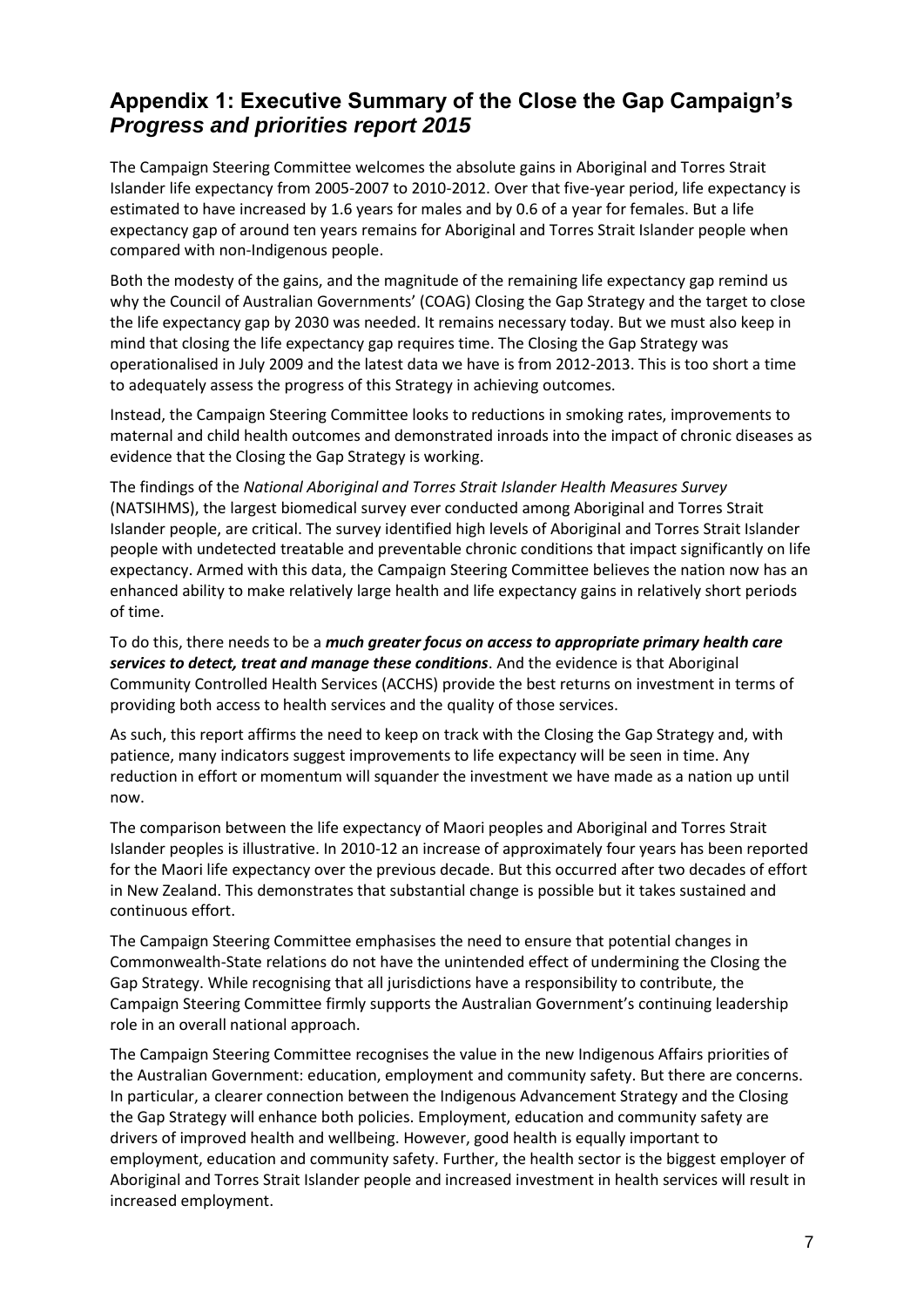The Campaign Steering Committee is also concerned that hard won Aboriginal and Torres Strait Islander health gains could be negatively impacted by proposed measures contained in the 2014-15 Budget. Cuts to the Tackling Indigenous Smoking programme are of particular concern and could hinder the significant progress made in reducing Aboriginal and Torres Strait Islander smoking rates in recent years. Investment in early prevention activities saves on the provision of complex care into the future. These programmes also address and have started to make inroads into primary prevention, particularly in healthy eating, nutrition and physical activity.

The development of the Implementation Plan for the *National Aboriginal and Torres Strait Islander Health Plan* (Health Plan) will be pivotal in our shared efforts to close the gap. It provides an opportunity to increase the quality and efficiency of services, address service gaps by building on the existing capacity of ACCHS, and to expand the Aboriginal and Torres Strait Islander health workforce.

The Campaign Steering Committee remains steadfast in its belief that the road to closing the health gap is embodied in the *Close the Gap Statement of Intent* signed by the Australian Government and most state and territory governments. The *Close the Gap Statement of Intent* commits parties to genuine partnerships with Aboriginal and Torres Strait Islander peoples, ensuring appropriate evidence based health services, strengthening the ACCHS sector, effective planning and the use of targets, and addressing the social determinants of health.

#### **The Close the Gap Campaign Steering Committee recommends:**

- 1. That the findings of the *National Aboriginal and Torres Strait Islander Health Measures Survey* (NATSIHMS) are used to better target chronic conditions that are undetected in the Aboriginal and Torres Strait Islander population. In particular, access to appropriate primary health care services to detect, treat and manage these conditions should be increased. Aboriginal Community Controlled Health Services should be the preferred services for this enhanced, targeted response.
- 2. That the Australian Government should continue to lead the COAG Closing the Gap Strategy.
- 3. That the Australian Government revisits its decision to discontinue the National Indigenous Drug and Alcohol Committee.
- 4. That connections between the Indigenous Advancement Strategy and the Closing the Gap Strategy are clearly articulated and developed in recognition of their capacity to mutually support the other's priorities, including closing the health and life expectancy gap.
- 5. That the Tackling Indigenous Smoking programme is retained and funding is increased above current levels to enable consolidation, improvement and expansion of activities until the gap in the rates of smoking between Aboriginal and Torres Strait Islander and non-Indigenous people closes.
- 6. That proxy indicators are developed to provide insights into the use and availability of health services on Aboriginal and Torres Strait Islander health and life expectancy outcomes.
- 7. The *National Strategic Framework for Aboriginal and Torres Strait Islander Peoples' Mental Health and Social and Emotional Wellbeing* provides the basis for a dedicated Aboriginal and Torres Strait Islander mental health and social and emotional wellbeing plan. This is developed and implemented with the *National Aboriginal and Torres Strait Islander Health Plan*, the *National Aboriginal and Torres Strait Islander Suicide Prevention Strategy 2013* and the *National Aboriginal and Torres Strait*